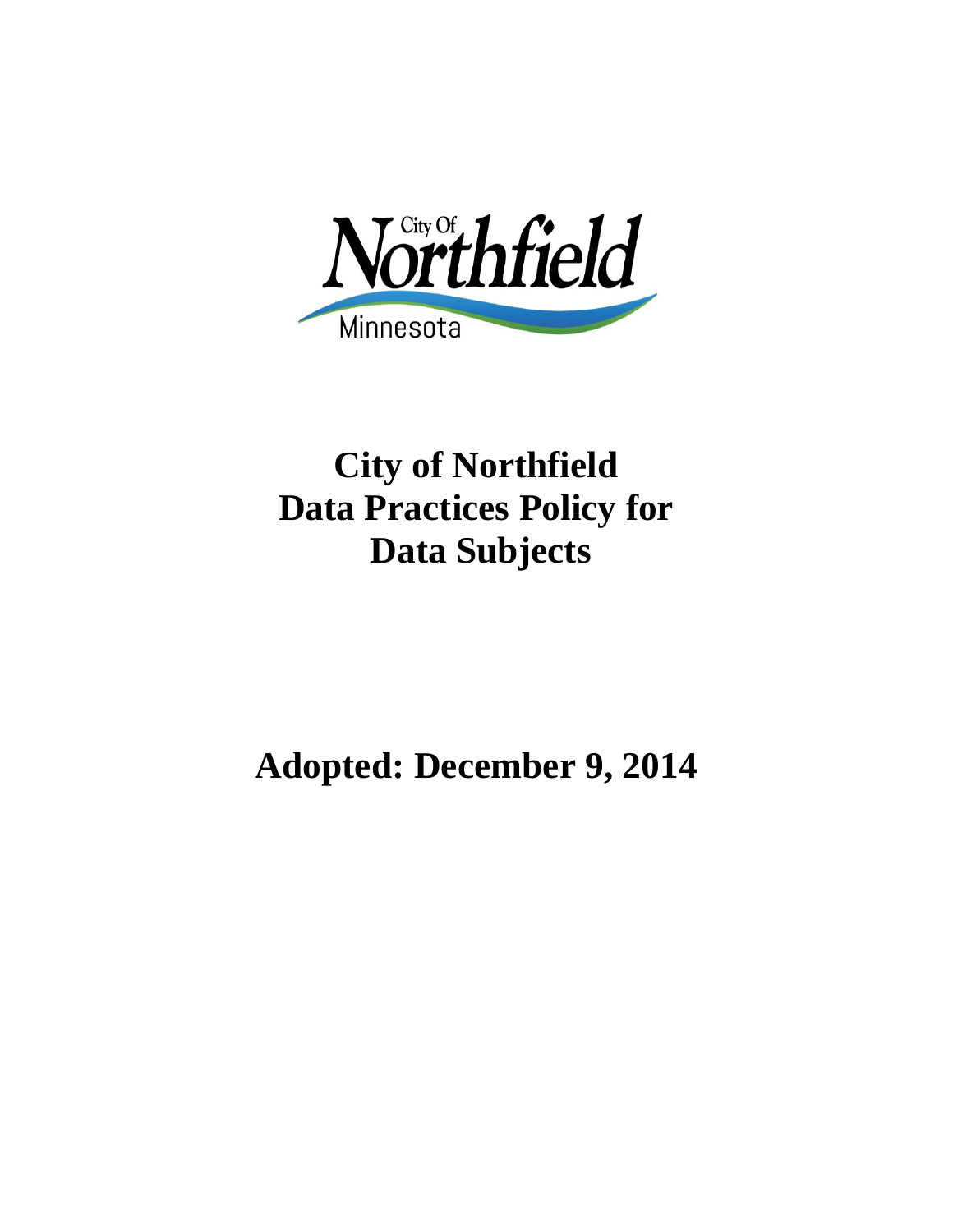## **Data about You**

The Government Data Practices Act (Minnesota Statutes, Chapter 13) says that data subjects have certain rights related to a government entity collecting, creating, and keeping government data about them. You are the subject of data when you can be identified from the data. Government data is a term that means all recorded information a government entity has, including paper, email, DVDs, photographs, etc.

## **Classification of Data about You**

The Government Data Practices Act presumes that all government data are public unless a state or federal law says that the data are not public. Data about you are classified by state law as public, private, or confidential. See below for some examples.

1. **Public data**: We must give public data to anyone who asks; it does not matter who is asking for the data or why.

The following is an example of public data about you:

*The names of City government employees*.

2. **Private data**: We cannot give private data to the general public, but you have access when the data are about you. We can share your private data with you, with someone who has your permission, with our government entity staff who need the data to do their work, and as permitted by law or court order.

The following is an example of private data about you:

*Social Security numbers*.

3. **Confidential data**: Confidential data have the most protection. Neither the public nor you can get access even when the confidential data are about you. We can share confidential data about you with our government entity staff who need the data to do their work and to others as permitted by law or court order. We cannot give you access to confidential data.

The following is an example of confidential data about you:

*The identity of the subject of an active criminal investigation.*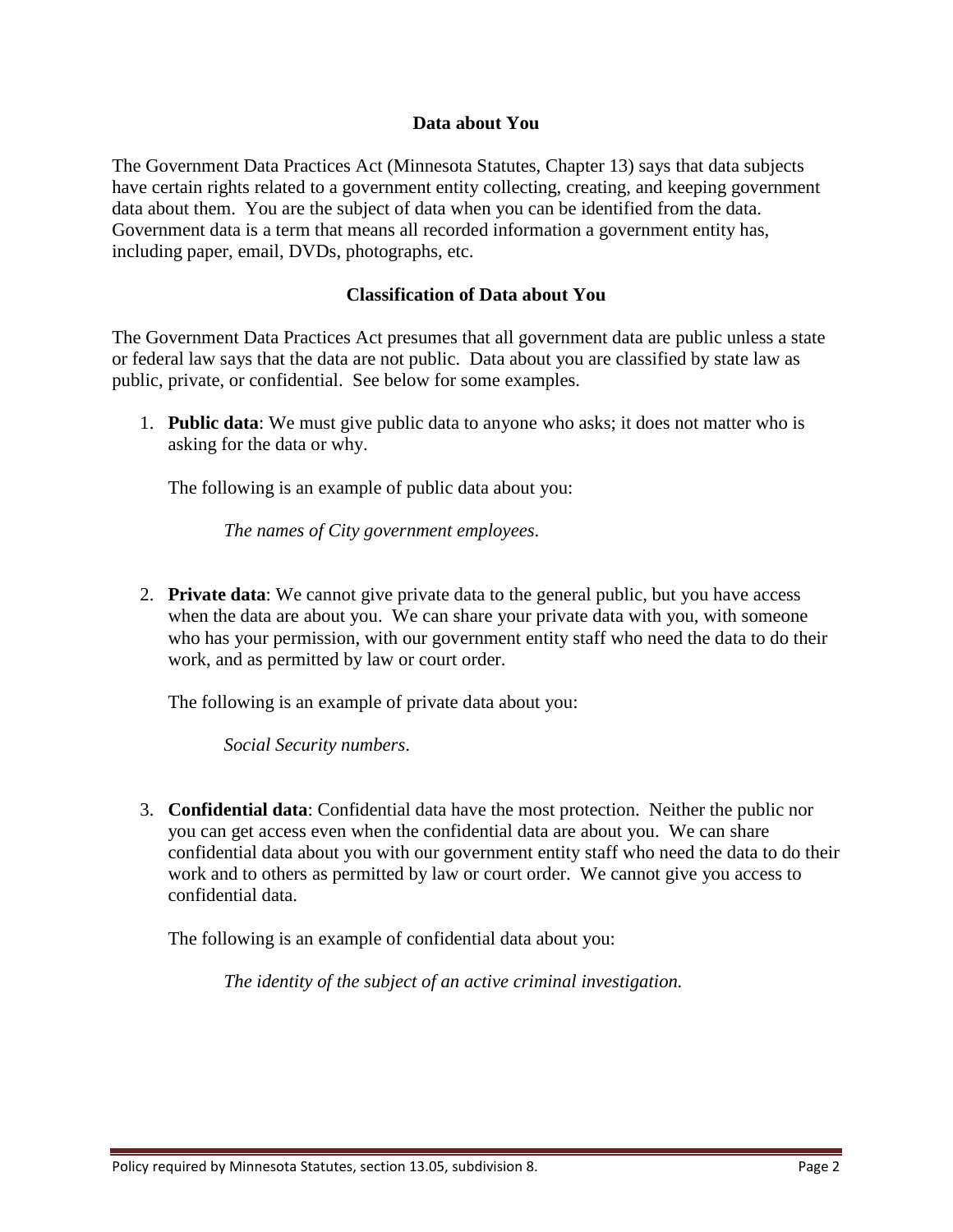## **Your Rights under the Government Data Practices Act**

This government entity must keep all government data in a way that makes it easy for you to access data about you. Also, we can collect and keep only those data about you that we need for administering and managing programs that are permitted by law. As a data subject, you have the following rights.

## • **Access to Your Data**

You have the right to look at (inspect), free of charge, public and private data that we keep about you. You also have the right to get copies of public and private data about you. The Government Data Practices Act allows us to charge for copies. You have the right to look at data, free of charge, before deciding to request copies.

Also, if you ask, we will tell you whether we keep data about you and whether the data are public, private, or confidential.

As a parent, you have the right to look at and get copies of public and private data about your minor children (under the age of 18). As a legally appointed guardian, you have the right to look at and get copies of public and private data about an individual for whom you are appointed guardian.

Minors have the right to ask this government entity not to give data about them to their parent or guardian. If you are a minor, we will tell you that you have this right. We may ask you to put your request in writing and to include the reasons that we should deny your parents access to the data. We will make the final decision about your request based on your best interests. **Note**: Minors do not have this right if the data in question are educational data maintained by an educational agency or institution.

# • **When We Collect Data from You**

When we ask you to provide data about yourself that are not public, we must give you a notice. The notice is sometimes called a Tennessen warning. The notice controls what we do with the data that we collect from you. Usually, we can use and release the data only in the ways described in the notice.

We will ask for your written permission if we need to use or release private data about you in a different way, or if you ask us to release the data to another person. This permission is called informed consent. If you want us to release data to another person, you may use the consent form we provide.

#### • **Protecting your Data**

The Government Data Practices Act requires us to protect your data. We have established appropriate safeguards to ensure that your data are safe.

#### • **When your Data are Inaccurate and/or Incomplete**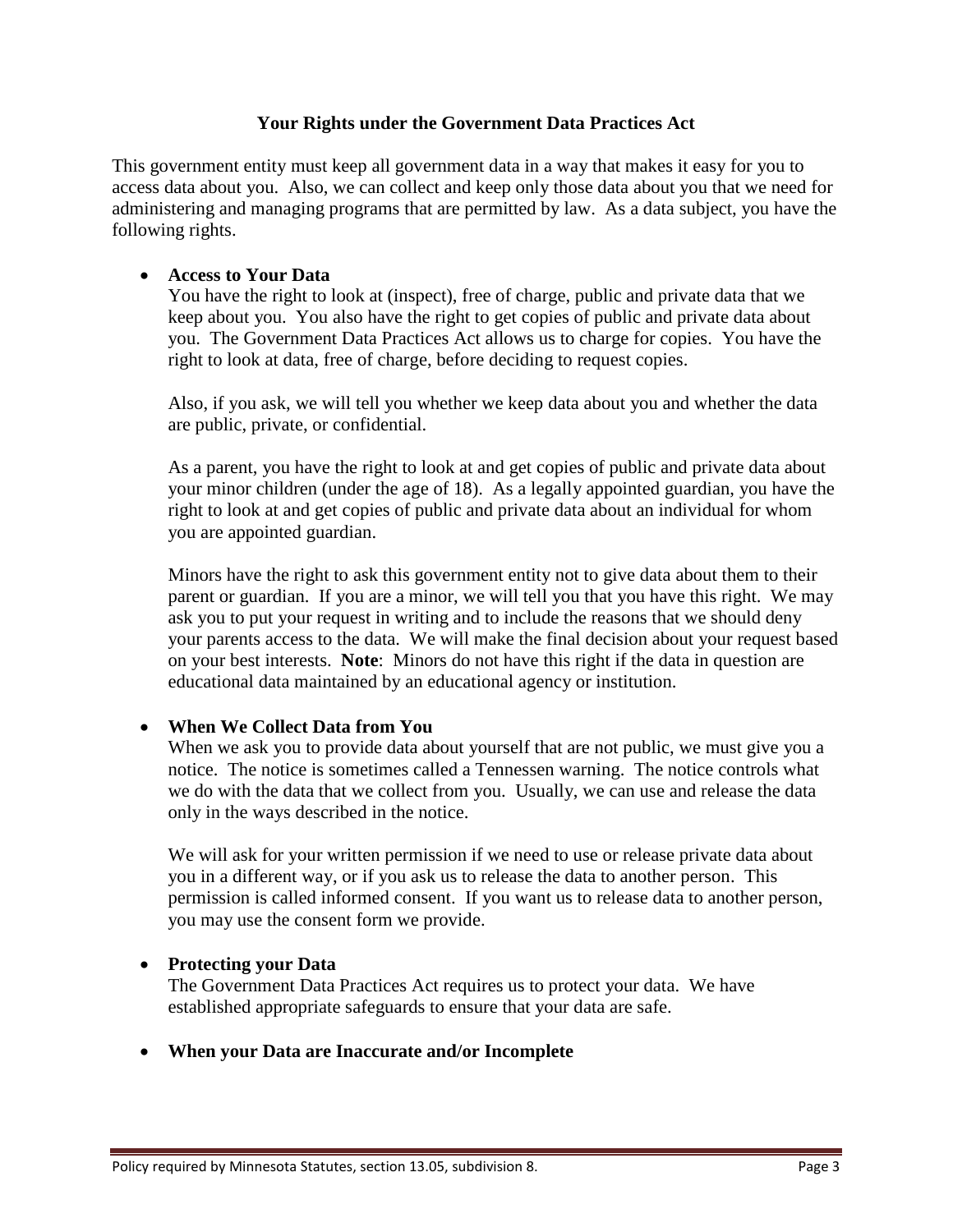You have the right to challenge the accuracy and/or completeness of public and private data about you. You also have the right to appeal our decision. If you are a minor, your parent or guardian has the right to challenge data about you.

# **How to Make a Request for Your Data**

To look at data, or request copies of data that this government entity keeps about you, your minor children, or an individual for whom you have been appointed legal guardian, you must make a specific written request to the City identifying the data you seek. Make your request for data to the appropriate individual listed in the Data Practices Contacts on page 6. You may make your request for data by mail, fax, or email, using the data request form attached as Exhibit A.

If you choose not use to use the data request form, your request should include:

- that you are making a request, under the Government Data Practices Act (Minnesota Statutes, Chapter 13), as a data subject, for data about you;
- whether you would like to inspect the data, have copies of the data, or both;
- a clear description of the data you would like to inspect or have copied; and
- identifying information that proves you are the data subject, or data subject's parent/guardian.

This government entity requires proof of your identity before we can respond to your request for data. If you are requesting data about your minor child, you must show proof that you are the minor's parent. If you are a guardian, you must show legal documentation of your guardianship. Please see the Standards for Verifying Identity located on page 8.

# **How We Respond to a Data Request**

Once you make your request, we will work to process your request. If it is not clear what data you are requesting, we will ask you for clarification.

- If we do not have the data, we will notify you in writing within 10 business days of your request.
- If we have the data, but the data are confidential or private data that are not about you, we will notify you within 10 business days and state which specific law says you cannot access the data.
- If we have the data, and the data are public or private data about you, we will respond to your request within 10 business days, by doing one of the following:
	- o arrange a date, time, and place to inspect data, for free, if your request is to look at the data, or
	- o provide you with copies of the data within 10 business days. You may choose to pick up your copies, or we will mail or fax them to you. We will provide electronic copies (such as email or CD-ROM) upon request if we keep the data in electronic format.

Information about copy charges is on page 7.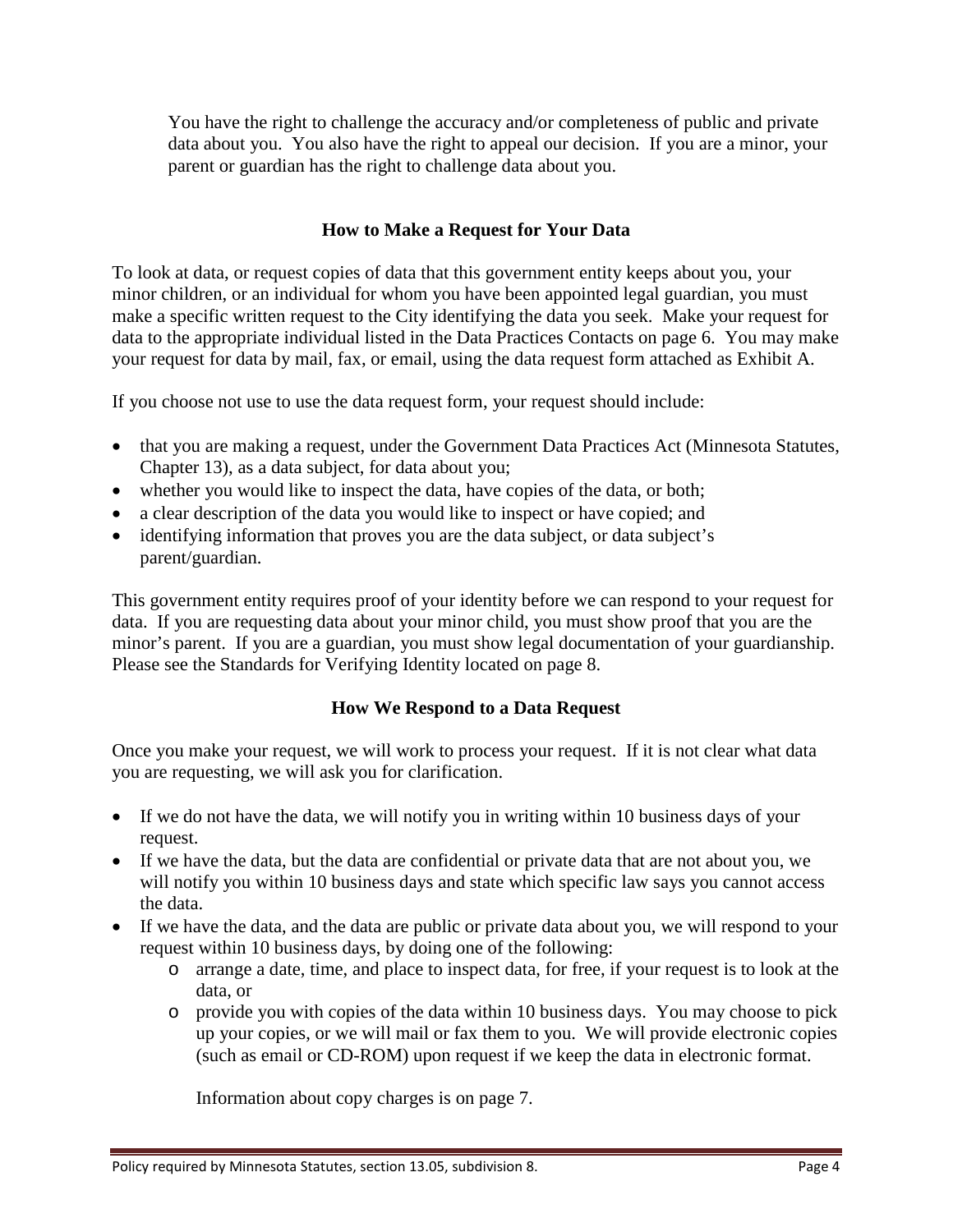We also will arrange for you to prepay for the copies.

After we have provided you with access to data about you, we do not have to show you the data again for 6 months unless there is a dispute or we collect or create new data about you.

If you do not understand some of the data (technical terminology, abbreviations, or acronyms), please let us know. We will give you an explanation if you ask.

The Government Data Practices Act does not require us to create or collect new data in response to a data request if we do not already have the data, or to provide data in a specific form or arrangement if we do not keep the data in that form or arrangement. (For example, if the data you request are on paper only, we are not required to create electronic documents to respond to your request.) If we agree to create data in response to your request, we will work with you on the details of your request, including cost and response time.

In addition, we are not required under the Government Data Practices Act to respond to questions that are not specific requests for data.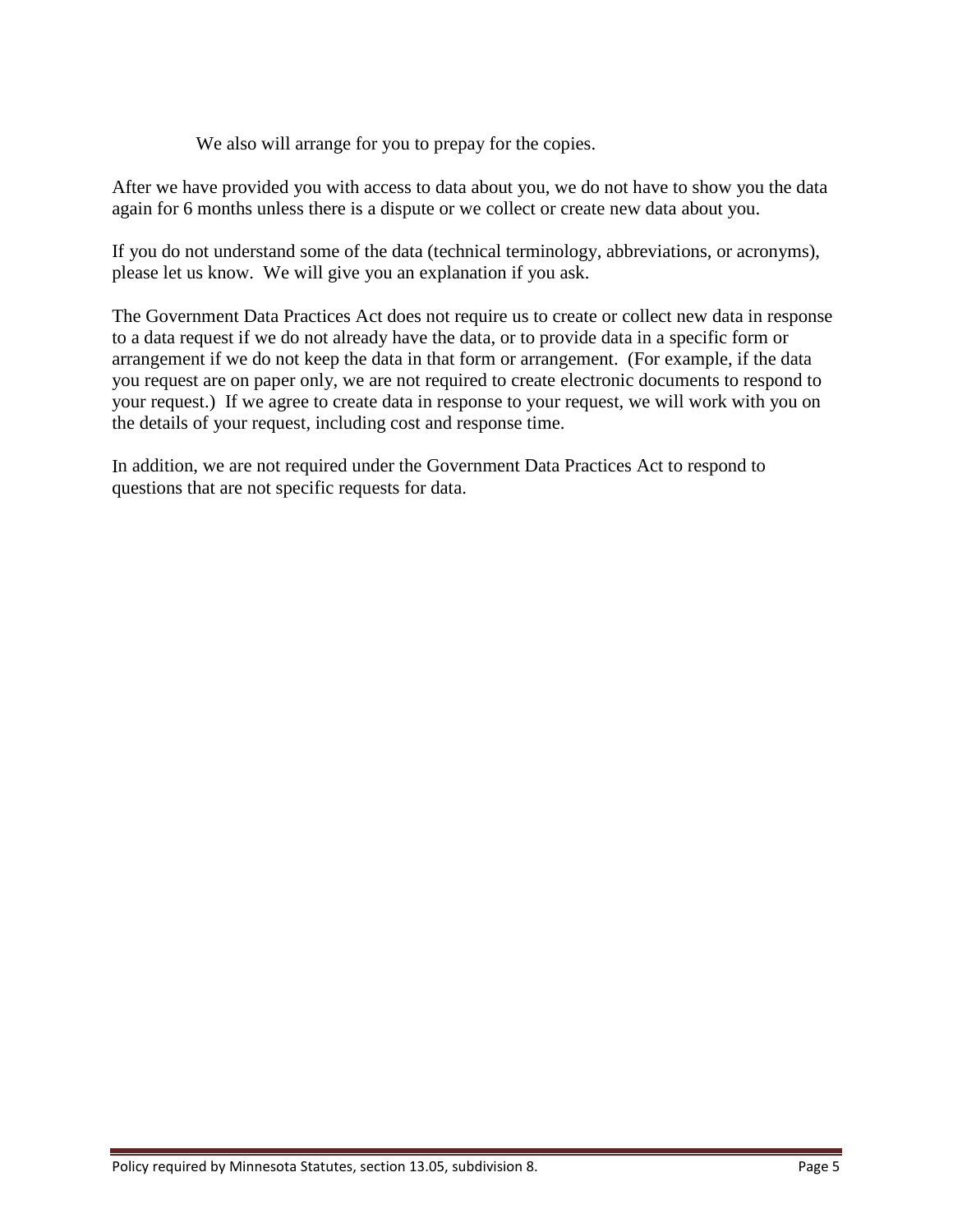# **Data Practices Contacts**

#### **Responsible Authority**

Lynette R. Peterson, City Clerk City of Northfield 801 Washington Street Northfield, MN 55057 Tel: 507-645-3001 Fax: 507-645-3055 Email: [lynette.peterson](mailto:Deb.Little@ci.northfield.mn.us)@ci.northfield.mn.us

## **Data Practices Compliance Official**

Lynette R. Peterson, City Clerk City of Northfield 801 Washington Street Northfield, MN 55057 Tel: 507-645-3001 Fax: 507-645-3055 Email: lynette.peterson[@ci.northfield.m](mailto:Deb.Little@ci.northfield.mn.us)n.us

## **Data Practices Designee(s):**

Law Enforcement Data Mischelle Watkins Northfield Police Department 1615 Riverview Drive Northfield, MN 55057 Tel: 507-645-4477 Fax: 507-663-9323 Email: [Mischelle.Watkins@ci.northfield.mn.us](mailto:Mischelle.Watkins@ci.northfield.mn.us)

Personnel Data Michelle Mahowald City of Northfield 801 Washington Street Northfield, MN 55057 Tel: 507-645-3012 Fax: 507-645-3055 Email: [Michelle.Mahowald@ci.northfield.mn.us](mailto:Michelle.Mahowald@ci.northfield.mn.us)

Property Data (Building, Planning/Zoning, Rental) Kari Bonde City of Northfield 801 Washington Street Northfield, MN 55057 Tel: 507-645-3036 Fax: 507-645-3055 Email: kari.bonde[@ci.northfield.mn.us](mailto:Mikayla.Fischer@ci.northfield.mn.us)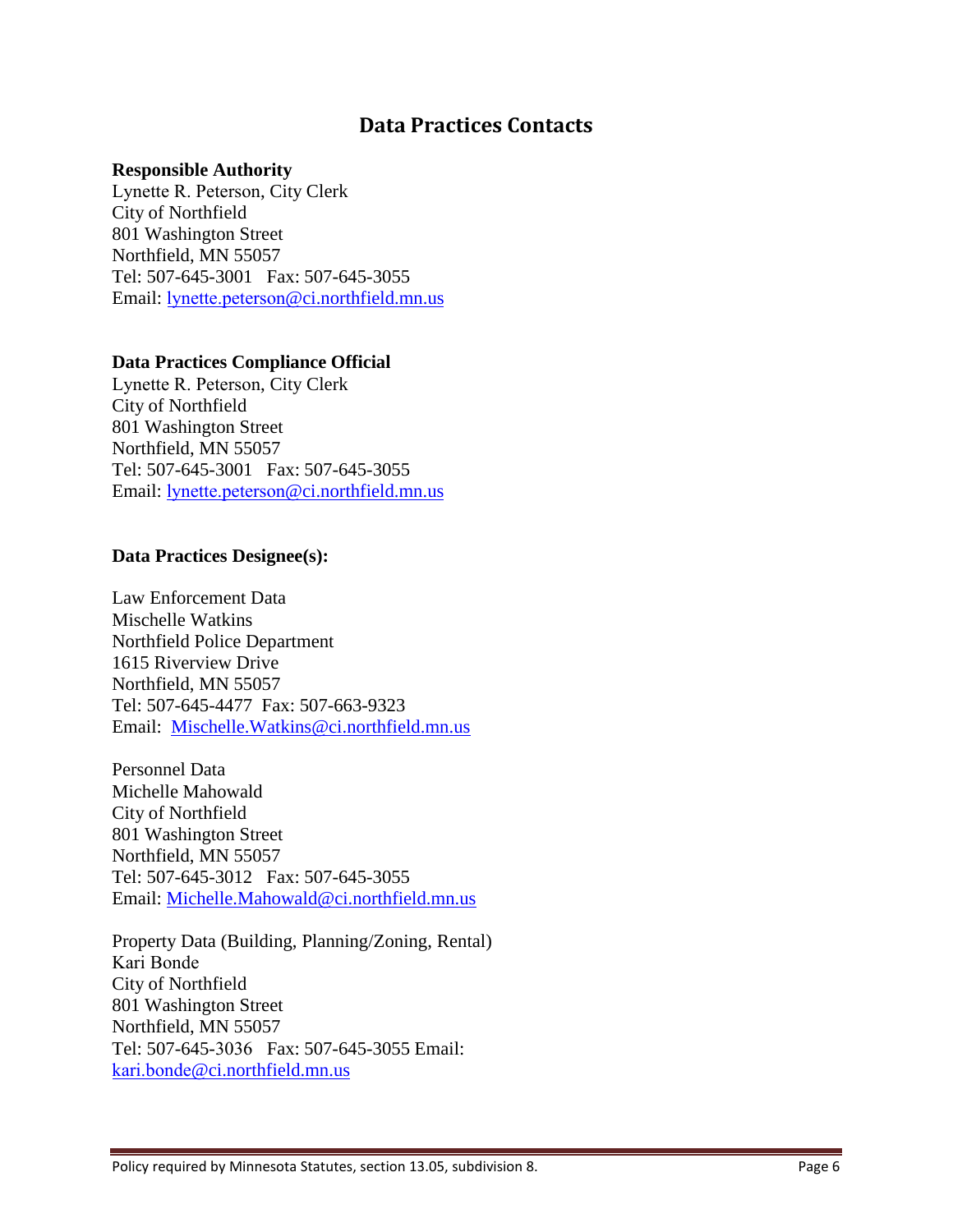# **Copy Costs – Data Subjects**

This government entity charges data subjects for copies of government data. These charges are authorized under Minnesota Statutes, section 13.04, subdivision 3.

You must pay for the copies before we will give them to you.

# **Actual Cost of Making the Copies**

In determining the actual cost of making copies, we factor in employee time, the cost of the materials onto which we are copying the data (paper, CD, DVD, etc.), and mailing costs (if any). If your request is for copies of data that we cannot reproduce ourselves, such as photographs, we will charge you the actual cost we must pay an outside vendor for the copies.

The cost of employee time (hourly rate) to search for data, retrieve data, and make copies will be calculated based on the wages/salary and benefits of the lowest-paid entity employee who could complete the task.

Notwithstanding the foregoing, if, because of the subject matter of your request, we find it necessary for a higher-paid employee to search for and retrieve the data, we will calculate the search and retrieval portion of the copy charge at the higher salary/wage.